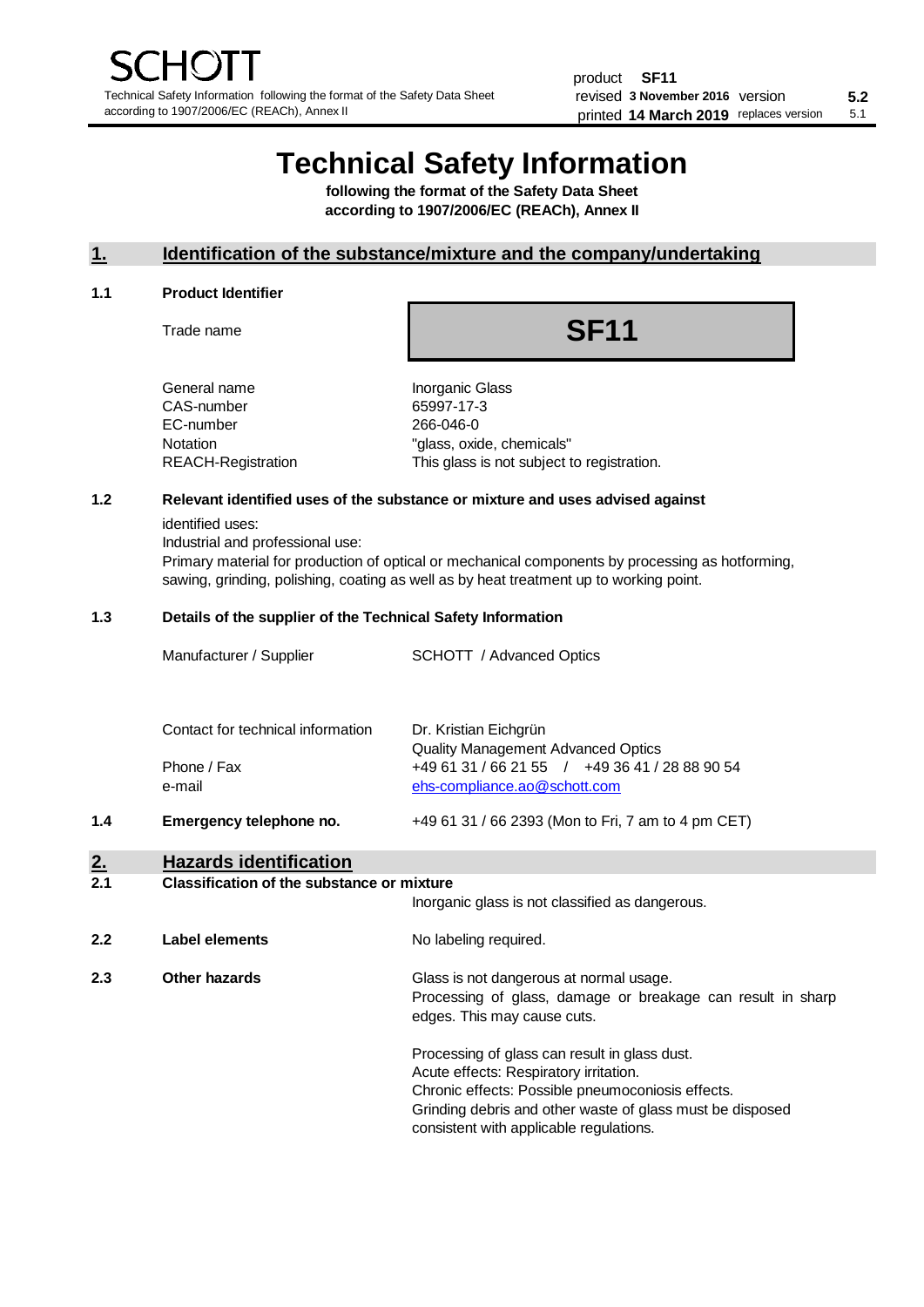Technical Safety Information following the format of the Safety Data Sheet according to 1907/2006/EC (REACh), Annex II

# **3. Composition/information on ingredients**

## **3.1 Substances**

As the substance glass is not included in the candidate list of substances of very high concern, currently there are no information duties according to article 33 of REACH. However for the production of glass we may use substances, which are on the candidate list and had been included in Annex XIV of the REACH regulation or could be included in future . These powdery substances are not present as such in the final glass; they are fully integrated into the glass matrix through the melting process. Thus they loose their original characteristics. The main components are listed as additional information in chapter 16. For more information please refer to ehs-compliance.ao@schott.com.

#### **3.2 Mixtures**

Glass is classified as substance acc. to regulation (EC) No 987/2008 (amending of Reach-Reg.).

# **4. First aid measures**

## **4.1 Description of first aid measures**

| <b>General information</b> | Glass is no hazardous substance. The following information refer<br>to glass dust and glass splinter which may result from processing<br>or breakage. |
|----------------------------|-------------------------------------------------------------------------------------------------------------------------------------------------------|
| <b>After inhalation</b>    | Supply fresh air; consult doctor in case of complaints                                                                                                |
| After skin contact         | Normally not dangerous.                                                                                                                               |
|                            | Consult doctor in case of complaints.                                                                                                                 |
| After eye contact          | Rinse under running water.                                                                                                                            |
|                            | Consult doctor in case of complaints.                                                                                                                 |
| <b>After swallowing</b>    | Consult doctor                                                                                                                                        |

# **4.2 Most important symptoms and effects, both acute and delayed**

none known **4.3 Indication of immediate medical attention and special treatment needed** 

|     |                                                                     | none                           |
|-----|---------------------------------------------------------------------|--------------------------------|
| 5.  | <b>Fire fighting measures</b>                                       |                                |
| 5.1 | <b>Extinguishing media</b>                                          | no requirements                |
| 5.2 | Special hazards arising from the substance or mixture               | none. Glass is noncombustible. |
| 5.3 | <b>Advice for firefighters</b>                                      | none                           |
| 6.  | <b>Accidental release measures</b>                                  |                                |
| 6.1 | Personal precautions, protective equipment and emergency procedures |                                |
|     |                                                                     | none                           |
| 6.2 | <b>Environmental Precautions</b>                                    | none                           |
| 6.3 | Methods and material for containment and cleaning up                | none                           |
| 6.4 | Reference to other sections                                         | none                           |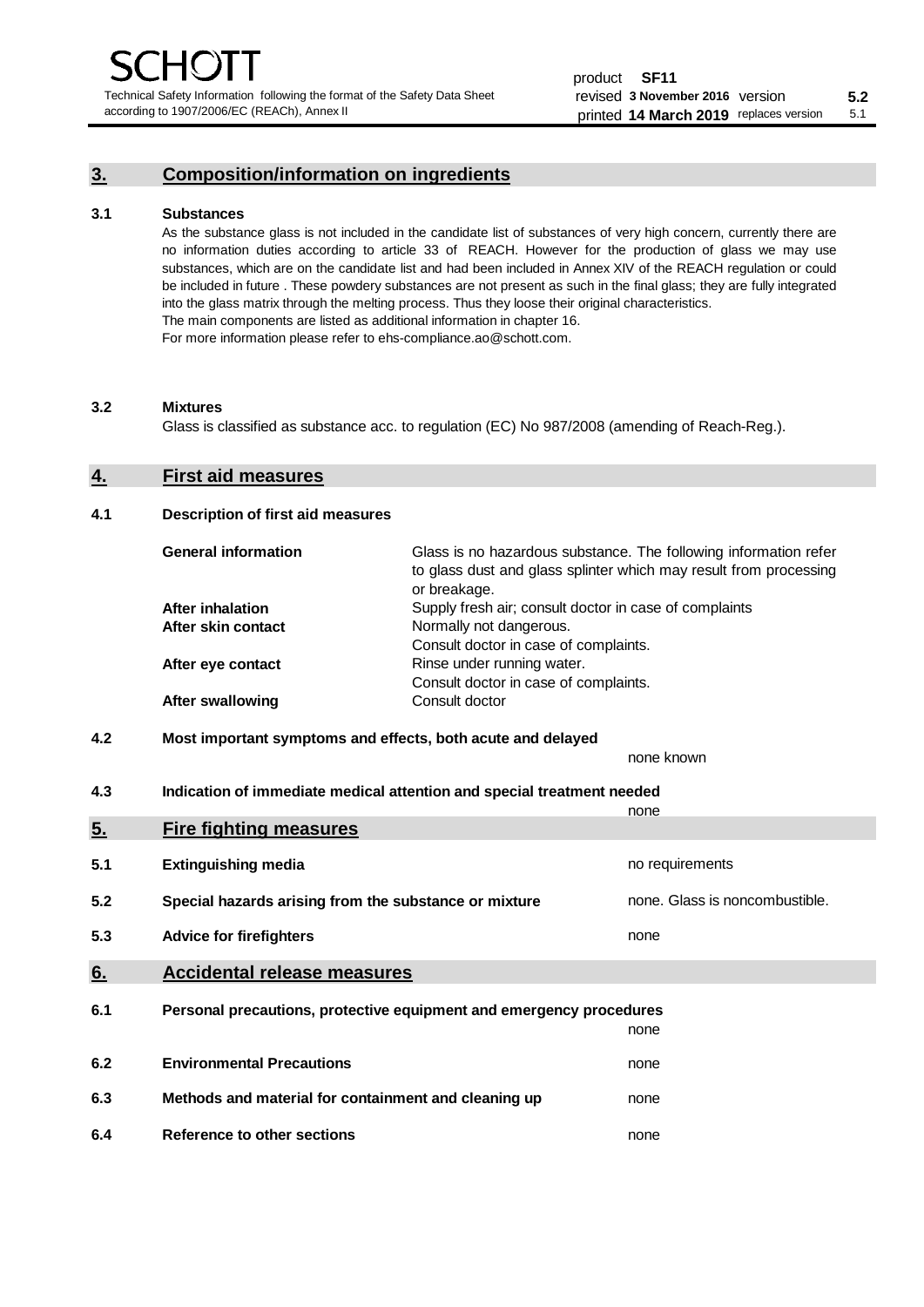| <u>7.</u> | <b>Handling and storage</b>                                                                                                                                                                                                                                                                                                                                                                                                    |                                                                                                                                                                                                                                                                                                                                        |  |  |  |
|-----------|--------------------------------------------------------------------------------------------------------------------------------------------------------------------------------------------------------------------------------------------------------------------------------------------------------------------------------------------------------------------------------------------------------------------------------|----------------------------------------------------------------------------------------------------------------------------------------------------------------------------------------------------------------------------------------------------------------------------------------------------------------------------------------|--|--|--|
| 7.1       | <b>Precautions for safe handling</b>                                                                                                                                                                                                                                                                                                                                                                                           | Avoid breakage because of injury risk by sharp edges.                                                                                                                                                                                                                                                                                  |  |  |  |
| 7.2       | Conditions for safe storage, including any incompatibilities                                                                                                                                                                                                                                                                                                                                                                   | Store in dry environment. Avoid excessive humidity.                                                                                                                                                                                                                                                                                    |  |  |  |
| 7.3       | Specific end use(s)<br>see section 1.2                                                                                                                                                                                                                                                                                                                                                                                         |                                                                                                                                                                                                                                                                                                                                        |  |  |  |
| 8.        | <b>Exposure controls / personal protection</b>                                                                                                                                                                                                                                                                                                                                                                                 |                                                                                                                                                                                                                                                                                                                                        |  |  |  |
| 8.1       | <b>Control parameters</b><br>Regulation<br>Value<br>0.3 mg / $m3$<br>peak limit<br>no information<br>teratogenic                                                                                                                                                                                                                                                                                                               | In case of dust formation, declaration for FUSED SILICA, CAS-No: 60676-86-0<br>TRGS 900 - GERMAN OCCUPATIONAL EXPOSURE LIMIT VALUES (01/2006)<br>(EXPOSURE LIMIT VALUE) with reference to the respirable fraction.<br>There is no reason to fear a risk of damage to the developing embryo<br>or foetus when limit value is adhered to |  |  |  |
| 8.2       | <b>Exposure controls</b><br>Technical measures and appropriate work processes have higher priority than personal<br>protective equipment. Provide adequate ventilation by local exhaust ventilation or ventilation<br>in general.<br>Adequate assessment tools for verification of effectivity of the protective measures includes<br>methods of measurements as described in "Technischen Regeln for Gefahrstoffe (TRGS) 402. |                                                                                                                                                                                                                                                                                                                                        |  |  |  |
|           | <b>Respiratory Protection</b>                                                                                                                                                                                                                                                                                                                                                                                                  | Technical<br>grinding/processing,<br>measure: wet<br>avoid<br>dust<br>formation.<br>If glass dust or particulates are above the national exposure limits<br>use a national approved respirator for dust and fibers.                                                                                                                    |  |  |  |
|           | <b>Hand Protection</b>                                                                                                                                                                                                                                                                                                                                                                                                         | Use protective gloves and safety wristbands for protection<br>against cut injuries.                                                                                                                                                                                                                                                    |  |  |  |
|           | Eye Protection                                                                                                                                                                                                                                                                                                                                                                                                                 | Use industrial safety glasses that meet national standards.                                                                                                                                                                                                                                                                            |  |  |  |
|           | <b>Personnel Protection</b>                                                                                                                                                                                                                                                                                                                                                                                                    | Use safety skirting for protection from sharp edges.<br>Wear safety shoes.                                                                                                                                                                                                                                                             |  |  |  |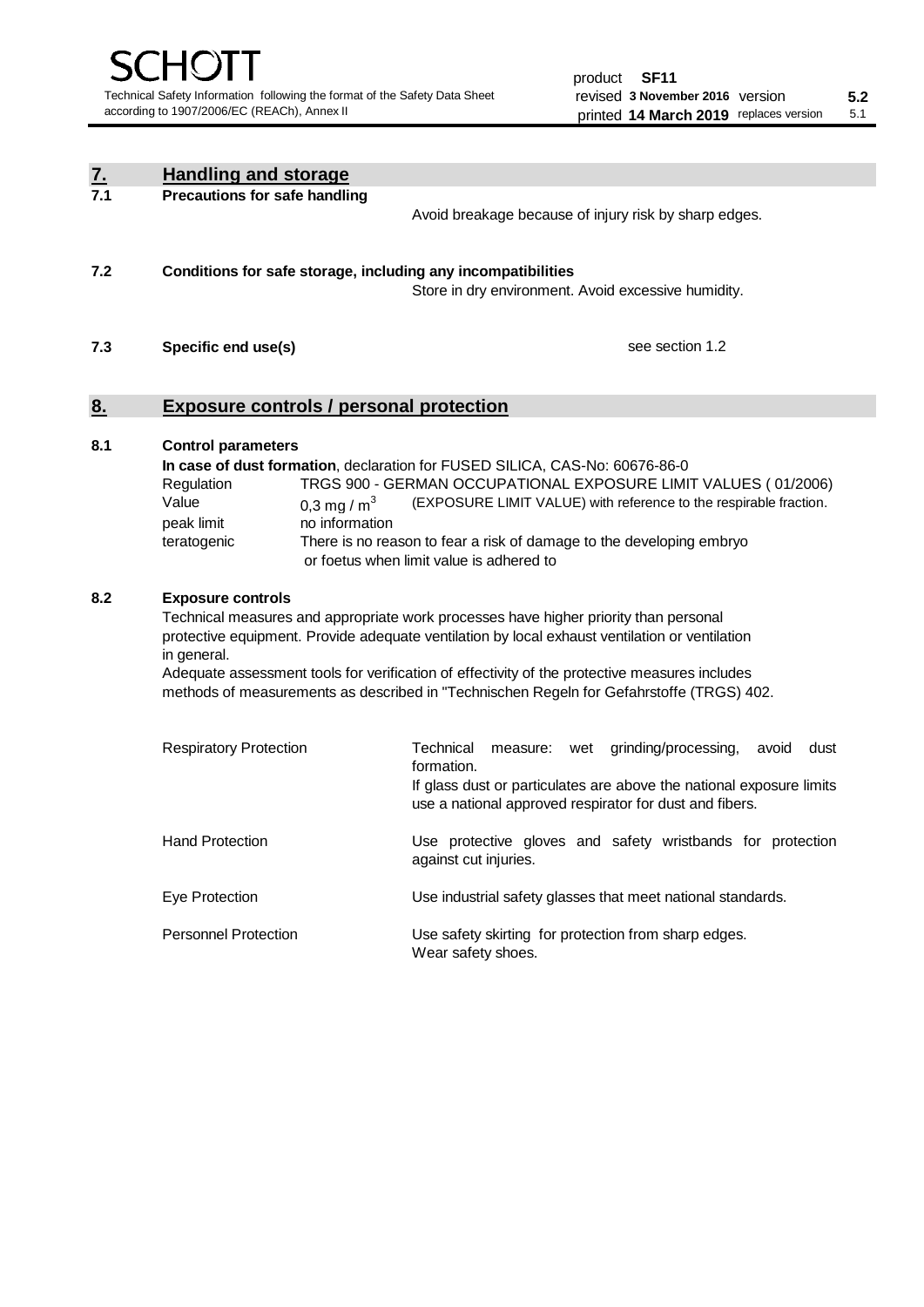Technical Safety Information following the format of the Safety Data Sheet according to 1907/2006/EC (REACh), Annex II

# **9. Physical and chemical properties**

**9.1 Information on basic physical and chemical properties**

|     | Appearance                            |                                                    |
|-----|---------------------------------------|----------------------------------------------------|
|     | <b>Physical state</b>                 | solid                                              |
|     | Colour                                | transparent or coloured                            |
|     | <b>Odour</b>                          | odourless                                          |
|     | pH-value                              | not applicable                                     |
|     | <b>Boilling point/boilling range</b>  | not applicable                                     |
|     | Melting point/melting range           | 503 °C                                             |
|     |                                       | Transformation temperature according to ISO 7884-8 |
|     | <b>Flashpoint</b>                     | not combustible                                    |
|     | <b>Combustibility</b>                 | not combustible                                    |
|     | Ignition temperature                  | none                                               |
|     | <b>Auto flammability</b>              | none                                               |
|     | Danger of explosion                   | none                                               |
|     | <b>Explosive limits upper / lower</b> | none                                               |
|     | <b>Oxidizing characteristics</b>      | none                                               |
|     | Vapour pressure                       | not applicable                                     |
|     | Density (20 °C)                       | $4,74$ g/ccm                                       |
|     | <b>Water solubility</b>               | not applicable                                     |
|     | <b>Fat solubility</b>                 | not applicable                                     |
|     | n-octanol-water partition coefficient | not applicable                                     |
|     | <b>Other information</b>              | none                                               |
| 9.2 | <b>Other information</b>              | none                                               |

# **10. Stability and Reactivity**

### **10.1 Reactivity**

Glass is a stable material. Glass is inert to many chemicals, but may react to hot, strong alkaline solutions and with hydrofluoric, fluorosilicic and phosphoric acids. When heated to temperatures above the melting point, metal oxide fumes may be emitted.

Glass is an amorphous, inorganic, usually transparent or translucent substance consisting of a mixture of silicates or sometimes borates or phosphates as glass formers. With additions of modifiers a melt is produced at high temperatures, that cools to a solid state without crystallization.

# **10.2 Chemical stability**

Glass is stable at normal environmental conditions.

**10.3 Possibility of hazardous reactions** 

No hazardous reactions at intended use.

| 10.4 | <b>Conditions to avoid</b>       | see section 10.1 |
|------|----------------------------------|------------------|
| 10.5 | Incompatible materials           | see section 10.1 |
| 10.6 | Hazardous decomposition products | see section 10.1 |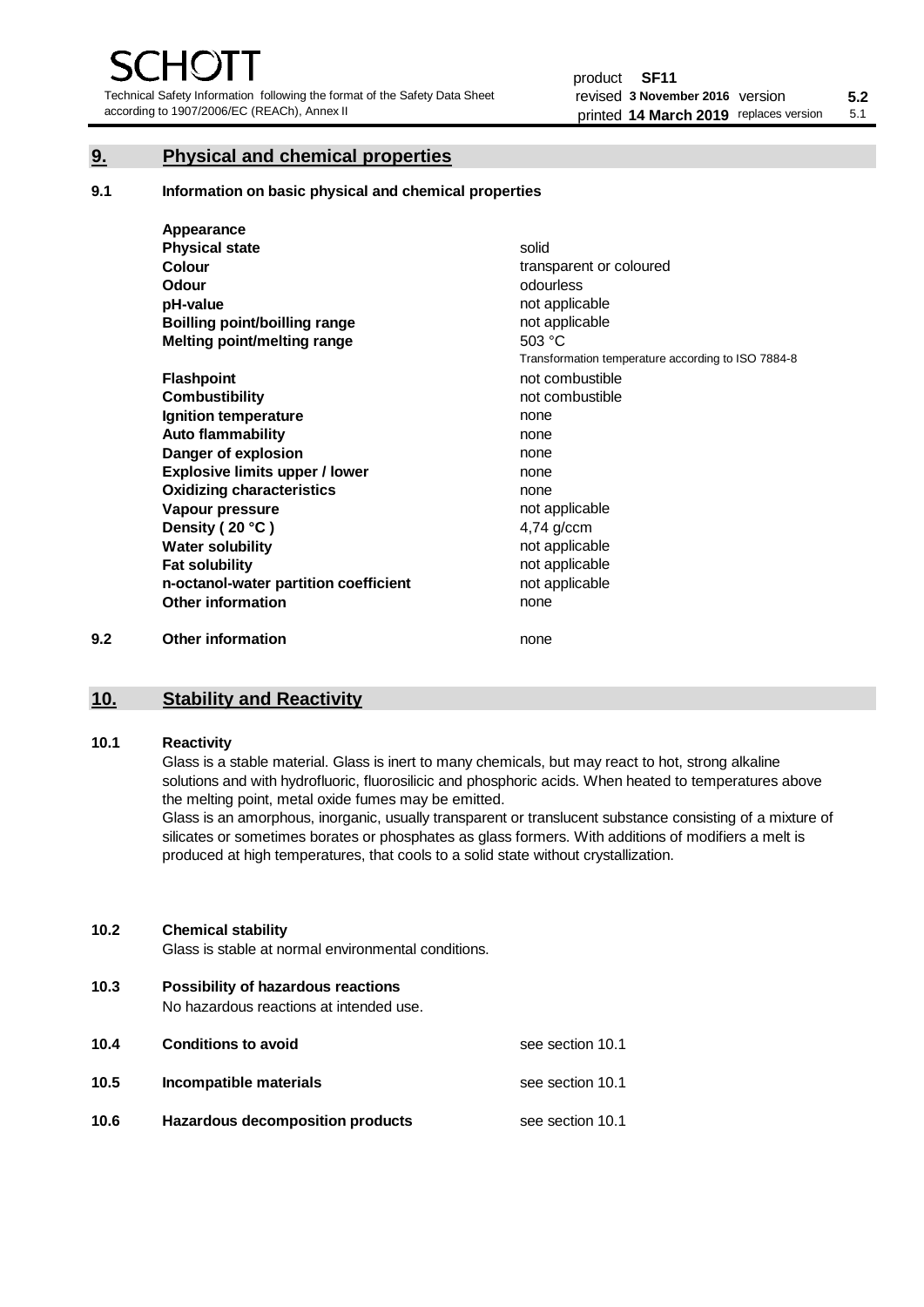unknown unknown unknown

unknown unknown unknown

Disposal according to local regulations

# **11. Toxicological information**

**11.1 Information on toxicological effects** Toxicological data are not available.

# **12. Ecological information**

- **12.1 Toxicity**
- **12.2 Persistence and degradability**
- **12.3 Bioaccumulative potential**
- **12.4 Mobility in soil**
- **12.5 Results of PBT and vPvB assessment**
- **12.6 Other adverse effects**

# **13. Disposal considerations**

**13.1 Waste treatment methods**

| <u>14.</u> | <b>Transport information</b>                                            |                     |
|------------|-------------------------------------------------------------------------|---------------------|
| 14.1       | <b>UN Number</b>                                                        | no requirements     |
| 14.2       | <b>UN Proper Shipping Name</b>                                          | no requirements     |
| 14.3       | <b>Transport hazard class(es)</b>                                       | no requirements     |
| 14.4       | Packing group                                                           | no requirements     |
| 14.5       | <b>Environmental hazards</b>                                            | no requirements     |
| 14.6       | Special precautions for user                                            | see sections 6 to 8 |
| 14.7       | Transport in bulk according to Annex II of MARPOL73/78 and the IBC Code |                     |
|            |                                                                         | no requirements     |

# **15. Regulatory information**

## **15.1 Safety, health and environmental regulations/legislation specific for the substance or mixture**

**REACH** Under REACH glass is classified as a "Substance". According to Appendix V Number 11 of the REACh regulation glass is exempted from registration if specified conditions are met. SCHOTT AG, Advanced Optics has examined this conditions for its products. This glass is not subject to registration.

**RoHS** This glass does not contain - according to our knowledge - materials in concentrations, whose placing on the market is forbidden in accordance to the current requirements of the European Directive 2011/65/EU. This glass contains lead to achieve it's particular characteristics. It is compliant to the RoHS due to the exemptions specified in the annex of the RoHS.

**United Nations Globally Harmonized System (UN-GHS) related to safety information.**

This information considers also the requirements of the UN-GHS related to safety information.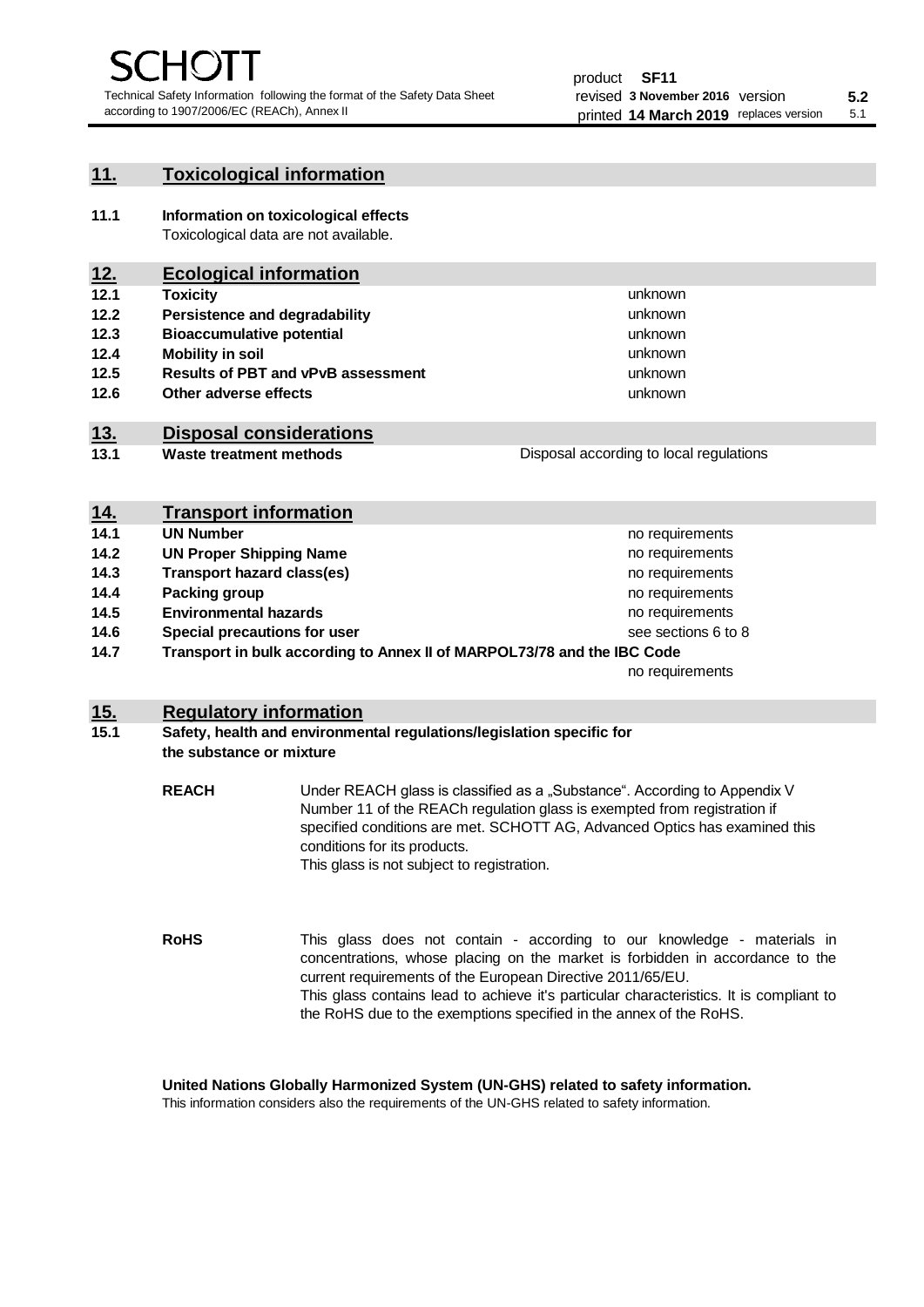Technical Safety Information following the format of the Safety Data Sheet according to 1907/2006/EC (REACh), Annex II

#### product **SF11** revised **5.2 3 November 2016** version printed 14 March 2019 replaces version 5.1

# **15.2 Chemical Safety Assessment**

A Chemical Safety Assessment has not been carried out.

# **16. Other information**

| 16.1 | Composition of mixture according to raw materials, based on the oxides. |  |
|------|-------------------------------------------------------------------------|--|
|      |                                                                         |  |

| chemical         |               | proportion    | SVHC (REACH) | Reg.  | <b>OSHA</b>                                   | <b>ACGIH</b>                                      | Carc. |
|------------------|---------------|---------------|--------------|-------|-----------------------------------------------|---------------------------------------------------|-------|
| name             | <b>CAS-No</b> | of weigth (%) | (Y/N)        | (Y/N) | <b>PEL</b>                                    | TLV                                               | (Y/N) |
| Aluminum Oxide   | 1344-28-1     | 1 - 10        | No           | Yes   | $15 \text{ mg/m}^3$                           | $10 \text{ mg/m}^3$                               | No    |
| Arsenic Trioxide | 1327-53-3     | < 1           | Yes          | Yes   |                                               | $0.01$ mg/m <sup>3</sup> $0.01$ mg/m <sup>3</sup> | Yes   |
| Sodium Oxide     | 1313-59-3     | < 1           | No           | No    | N/A                                           | N/A                                               | No    |
| Lead Oxide       | 1317-36-8     | $60 - 70$     | Yes          | Yes   |                                               | $0.05$ mg/m <sup>3</sup> 0.05 mg/m <sup>3</sup>   | Yes   |
| Silica           | 14808-60-7    | $20 - 30$     | No           | Yes   | 0.1 mg/m <sup>3</sup> 0.025 mg/m <sup>3</sup> |                                                   | No    |
| Titanium Oxide   | 13463-67-7    | $1 - 10$      | No           | Yes   | $15 \text{ mg/m}^3$                           | $10 \text{ ma/m}^3$                               | No    |

**The classification and limiting values are valid for the raw materials, see section 3. Glass is not a substance of very high concern (SVHC).**

# **Explanations to the data in the table**

| SVHC(REACH)  | The raw material is listed in the candidate list of the substances of very high<br>concern                                                               |
|--------------|----------------------------------------------------------------------------------------------------------------------------------------------------------|
| Reg.         | Regulated chemical substance per list OSHA Regulations (Standards - 29 CFR)<br>Subpart 1910.1000 Tables Z1 to Z3 Limits for Air Contaminants             |
| OSHA / PEL   | Permissible exposure limit - for chemical materials, issued by the OSHA                                                                                  |
| ACGIH / TLV  | Threshold limit value - chemical substances classification by the ACGIH                                                                                  |
| <b>OSHA</b>  | Occupational Safety and Health Administration, an organization of the US.<br>Department of Labor (www.osha.gov).                                         |
| <b>ACGIH</b> | American Conference of Governmental Industrial Hygienists (ACGIH), an member-<br>based organization that advances occupational and environmental health. |
| Carc.        | Chemical substance classified as carcinogen                                                                                                              |